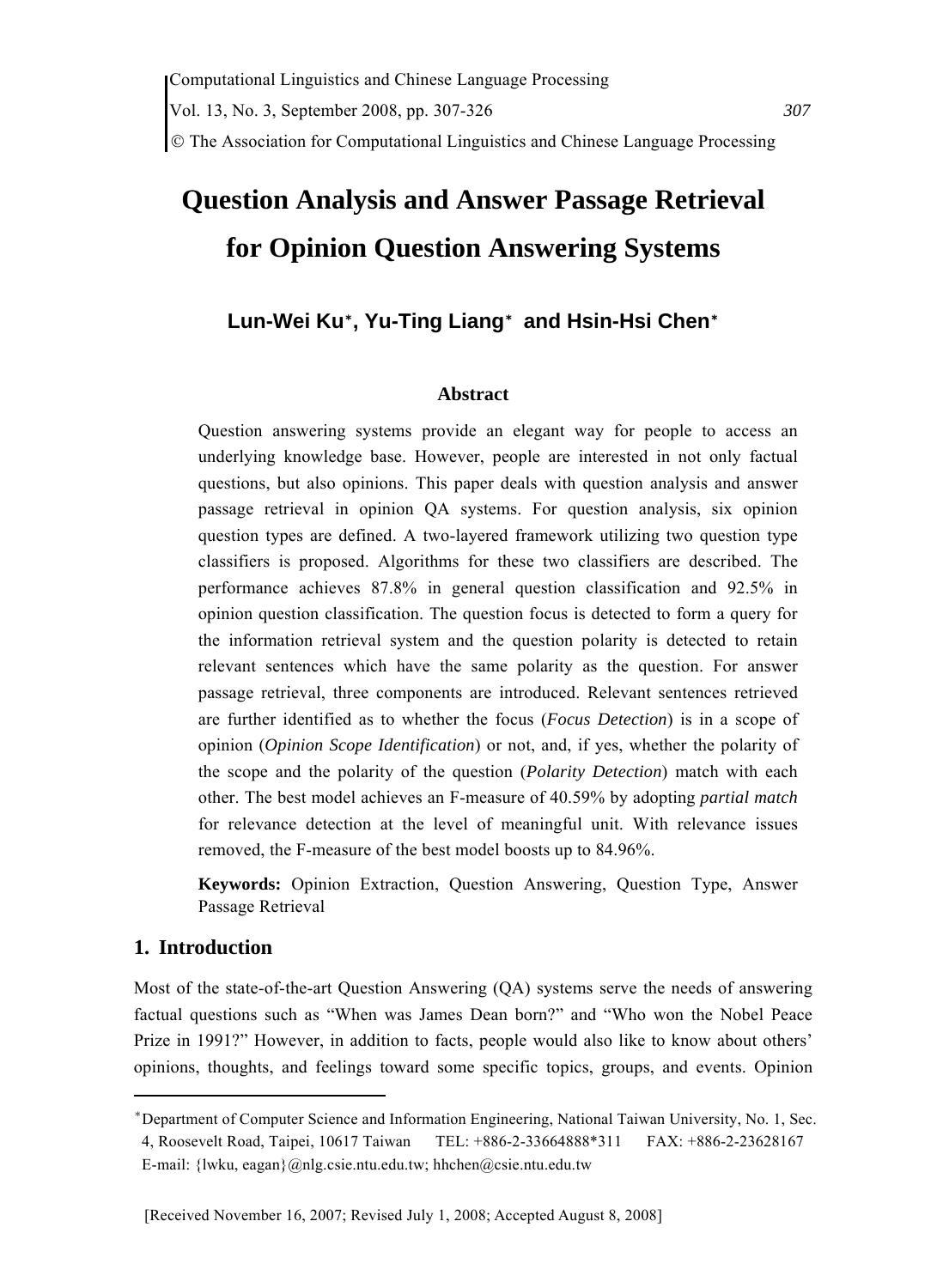questions reveal answers about people's opinions (*e.g*., "What do Americans think of the US-Iraq war?" and "What is the public opinion on human cloning?") which tend to scatter across different documents. Traditional QA approaches for factual questions are not effective enough to retrieve answers for opinion questions [Stoyanov *et al*. 2005], so an opinion QA system is essential.

Most of the research on QA systems has been developed for factual questions, and the association of subjective information with question answering has not yet been studied much. As for subjective information, Wiebe [2000] proposed a method to identify strong clues of subjectivity of adjectives. Riloff *et al*. [2003] presented a subjectivity classifier using lists of subjective nouns learned by bootstrapping algorithms. Riloff and Wiebe [2003] proposed a bootstrapping process to learn linguistically rich extraction patterns for subjective expressions. Kim and Hovy [2004] presented a system to determine word sentiments and combined sentiments within a sentence. Pang, Lee, and Vaithyanathan [2002] classified documents not by topic, but by the overall sentiment, and then determined the polarity of a review. Wiebe *et al*. [2002] proposed a method for opinion summarization. Wilson *et al*. [2005] presented a phrase-level sentiment analysis to automatically identify the contextual polarity. Ku *et al*. [2006] proposed a method to automatically mine and organize opinions from heterogeneous information sources.

Some research has gone from opinion analysis in texts toward that in QA systems. Cardie *et al*. [2003] took advantage of opinion summarization to support Multi-Perspective Question Answering (MPQA) system which aims to extract opinion-oriented information of a question. Yu and Hatzivassiloglou [2003] separated opinions from facts at both document and sentence levels. They intended to cluster opinion sentences from the same perspective together and summarize them as answers to opinion questions. Kim and Hovy [2005] identified opinion holders, which are frequently asked in opinion questions.

This paper deals with two major problems in opinion QA systems, question analysis and answer passage retrieval. Several issues, including how to separate opinion questions from factual ones, how to define question types for opinion questions, how to correctly classify opinion questions into corresponding types, how to present answers for different types of opinion questions, and how to retrieve answer passages for opinion questions are discussed. In this paper, the unit of a passage is a sentence, though a passage can sometimes refer to a set of sentences, such as a paragraph.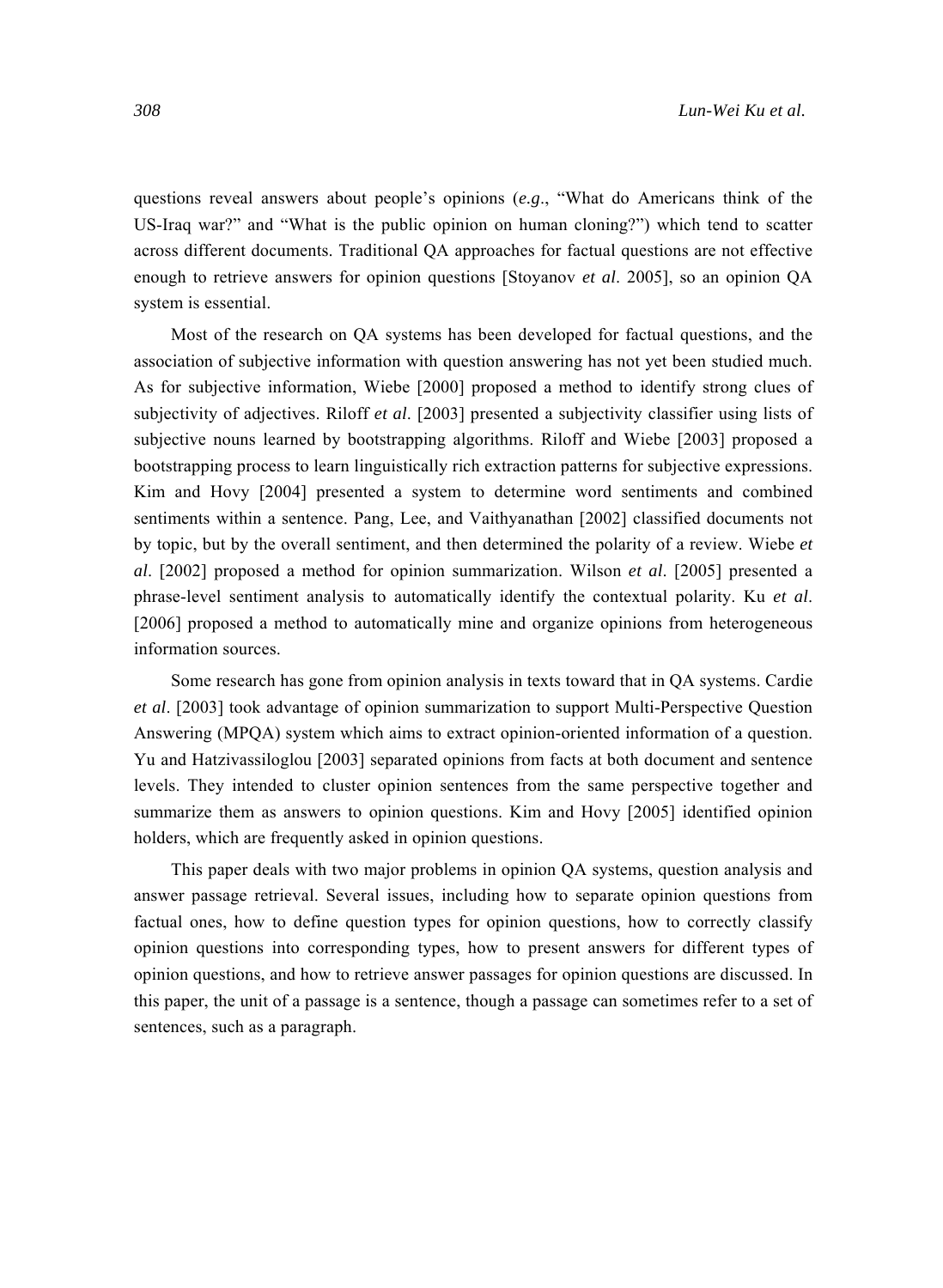## **2. An Opinion QA Framework**

Figure 1 is a framework of the opinion QA system. The question (Question Q) is initially submitted into a part of speech tagger (POS Tagger), then the question is analyzed in three aspects by two-layered classification (Two-Layered Classification), including the question focus (Q Focus), the question polarity (Q Polarity), and the opinion question type (Opinion Q Type). The question focus defines the main concept of the question, while the question polarity refers to the positive, neutral, or negative tendency of the opinionated question. The former two attributes are further applied in answer passage retrieval (Answer Passage Retrieval). The question focus is the query for an information retrieval (IR) system to retrieve relevant sentences. The question polarity, which is the opinion polarity of the question, is utilized to screen out relevant sentences with different polarities to the question. For example, the polarity of the question "Who would like to use a Civil ID card?" should be positive, and non-supportive evidence should not be extracted for further processing. With answer passages retrieved, answer extraction extracts text spans as answers according to the opinion question types, and outputs answers to users. This paper focuses on the retrieved answer passages and the opinion type of the question for answer extraction. Answer extraction is not included in our discussion and is left as a future work.



*Figure 1. An Opinion QA System Framework.*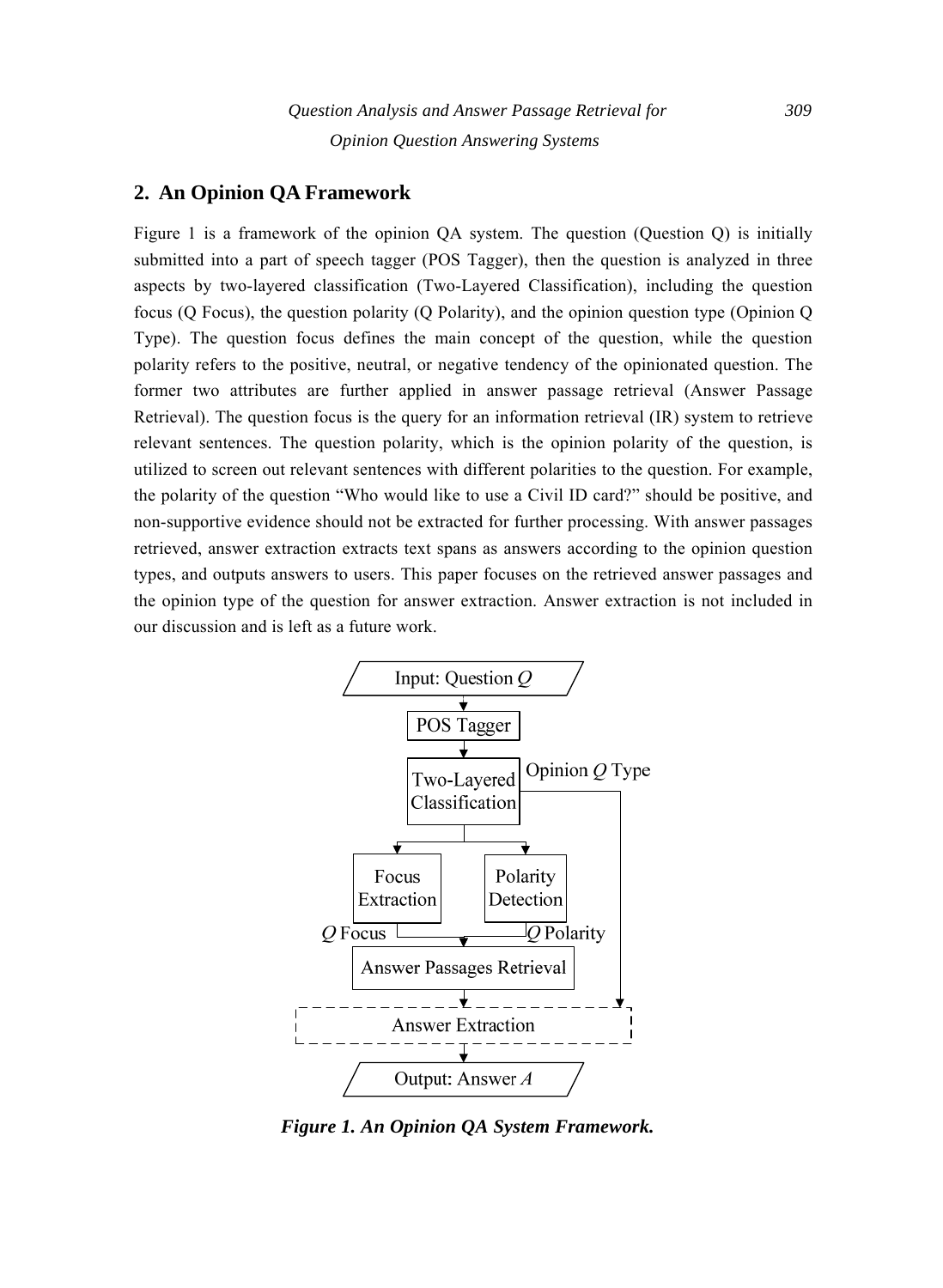## **3. Experimental Corpus Preparation**

The experimental corpus comes from four sources,  $TREC<sup>1</sup>$ ,  $NTCIR<sup>2</sup>$ , the Internet Polls, and OPQ. TREC and NTCIR are two of the three major information retrieval evaluation forums in the world. Their evaluation tracks are in natural language processing and information retrieval domains such as large-scale information retrieval, question answering, genomics, cross language processing, and so on. We collected 500 factual questions from the main task of QA Track in TREC-11. Since the documents for answer extraction are in Chinese, the English questions were translated into Chinese manually for the experiments. A total of 1,577 factual questions are obtained from the developing question set of the CLQA task in NTCIR-5. Questions from public opinion polls in three public media websites – say, China Times, Era, and TVBS, are crawled. OPQ is developed for this research, and it contains both factual and opinion questions. To construct the question corpus OPQ, annotators are given titles and descriptions of six opinion topics selected from NTCIR-2 and NTCIR-3. Annotators freely ask any three factual questions and seven opinion questions for each topic. Duplicated questions are dropped and a total of 1,011 questions are collected. Within these 1,011 questions in OPQ, 304 are factual questions and the other 707 are opinion questions.

In total, we collected 2,443 factual questions and 1,289 opinion questions from four different sources. These 3,732 questions, shown in Table 1, are used for our experiments.

| $Q$ type<br>Corpus | Factual | Opinion | Total |
|--------------------|---------|---------|-------|
| <b>TREC</b>        | 500     |         | 500   |
| <b>NTCIR</b>       | 1,577   |         | 1,577 |
| Polls              | 62      | 582     | 644   |
| <b>OPQ</b>         | 304     | 707     | 1,011 |
| Total              | 2,443   | 1,289   | 3,732 |

*Table 1. Statistics of Experimental Questions.* 

There are some challenging issues in extracting answers automatically by opinion QA systems. Opinionated questions are generally related to holders, targets, and opinions. Holders are the named entities who express opinions, while targets are the objects these opinions are related to. Opinions are comments that holders express toward targets. We categorize the challenges in question analysis into three parts: holders, opinions and concepts.

<sup>&</sup>lt;sup>1</sup> http://trec.nist.gov/

<sup>2</sup> http://research.nii.ac.jp/ntcir/index-en.html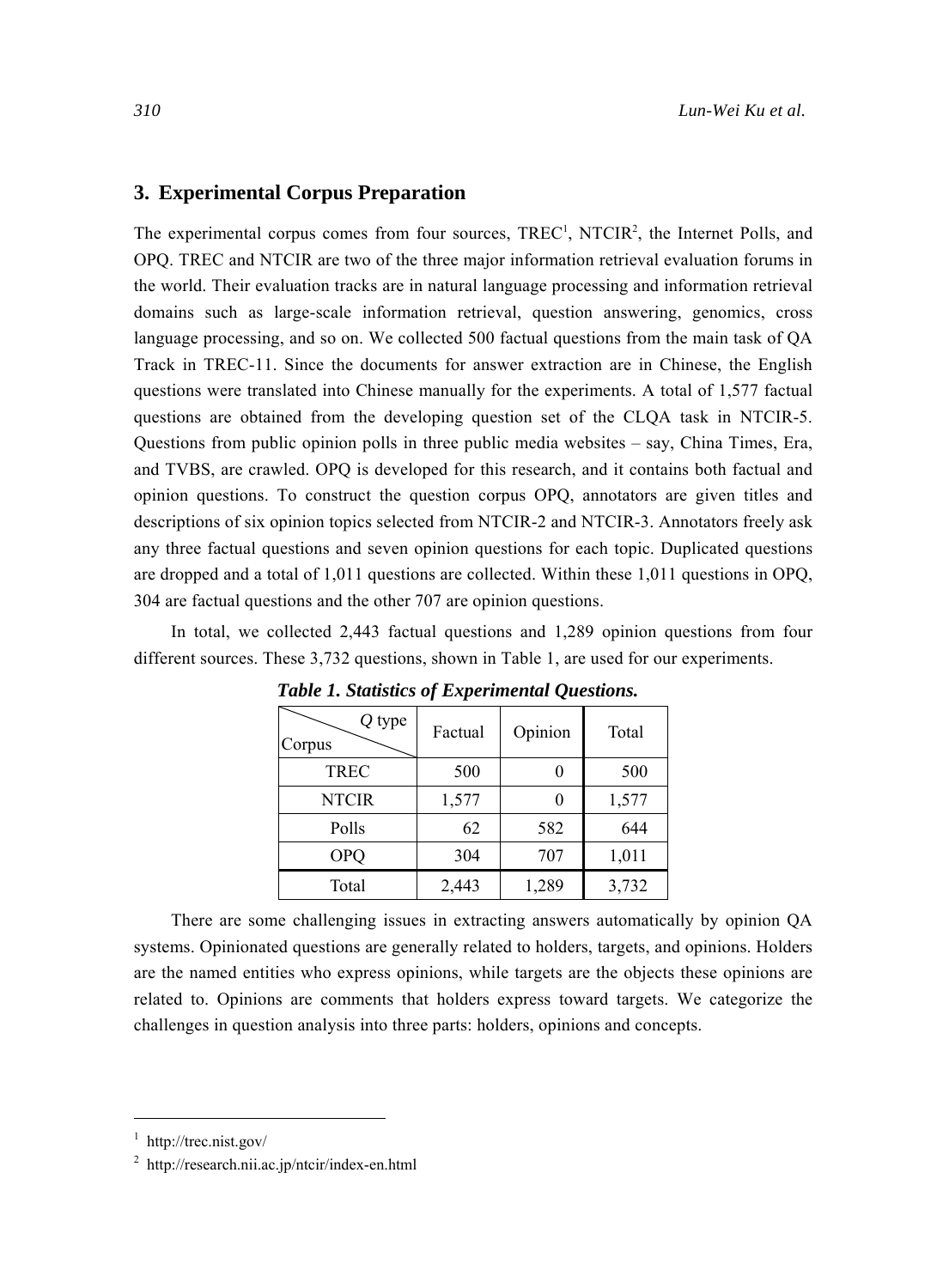(a) Challenging issues for holders

(1) To automatically identify named entities expressing opinions is imperative.

(2) The opinion holders may be a group. For example, answers to the question "How do Americans feel about the affair of the U.S. president Clinton?", consist of opinions from any American.

(3) The classification of opinion holders may be necessary. To answer questions like "What kind of people support the abolishment of the Joint College Entrance Examination?", QA systems have to find people having opinions toward the examination and classify them into the correct category, such as students, teachers, scholars, parents, and so on.

(b) Challenging issues for opinions

(4) Knowing whether questions themselves contain subjective information and deciding their opinion polarities is necessary. The question "Who disagrees with the idea of surrogate mothers?" points out a negative attitude, and the answer to this question is expected to be a list of persons or organizations that have negative opinions toward the idea of surrogate mothers.

(5) The comparison and the summarization of positive and negative opinions may be required. In the question "Is using a civil ID card more advantageous or disadvantageous?", opinions expressing advantages and disadvantages have to be contrasted and scored to represent answers as "More advantageous" or "More disadvantageous" with evidence listed to users.

(c) Challenging issues for concepts

(6) It is essential to understand the concepts of opinions and perform the expansion of concepts to extract correct answers. In the question "Is a civil ID card secure?" it is vital to know the definition and conditions of being secure. For example, keeping the public's privacy, ensuring the system's security, and protecting fingerprint obtainment are possible security points.

(7) We may have to expand the concept of target. For instance, in the question "What do Taiwanese think about the substitute program for the Joint College Entrance Examination?", the system has to know what the substitute program is, and seek for text spans which hold opinions towards it.

Among the 707 opinion questions from OPQ corpus, answers of 160 opinion questions are found in the NTCIR corpus. These 160 opinion questions are analyzed based on the above seven challenges. Table 2 lists the number of questions (#*Q*) with respect to the number of challenges (#*C*).

*Table 2. Challenge of Opinion Questions.* 

| πC |    |   | ٮ   |    | ٠ |                | Total |
|----|----|---|-----|----|---|----------------|-------|
| ะ  | ., | 4 | ر ر | υU |   | $\overline{ }$ | 160   |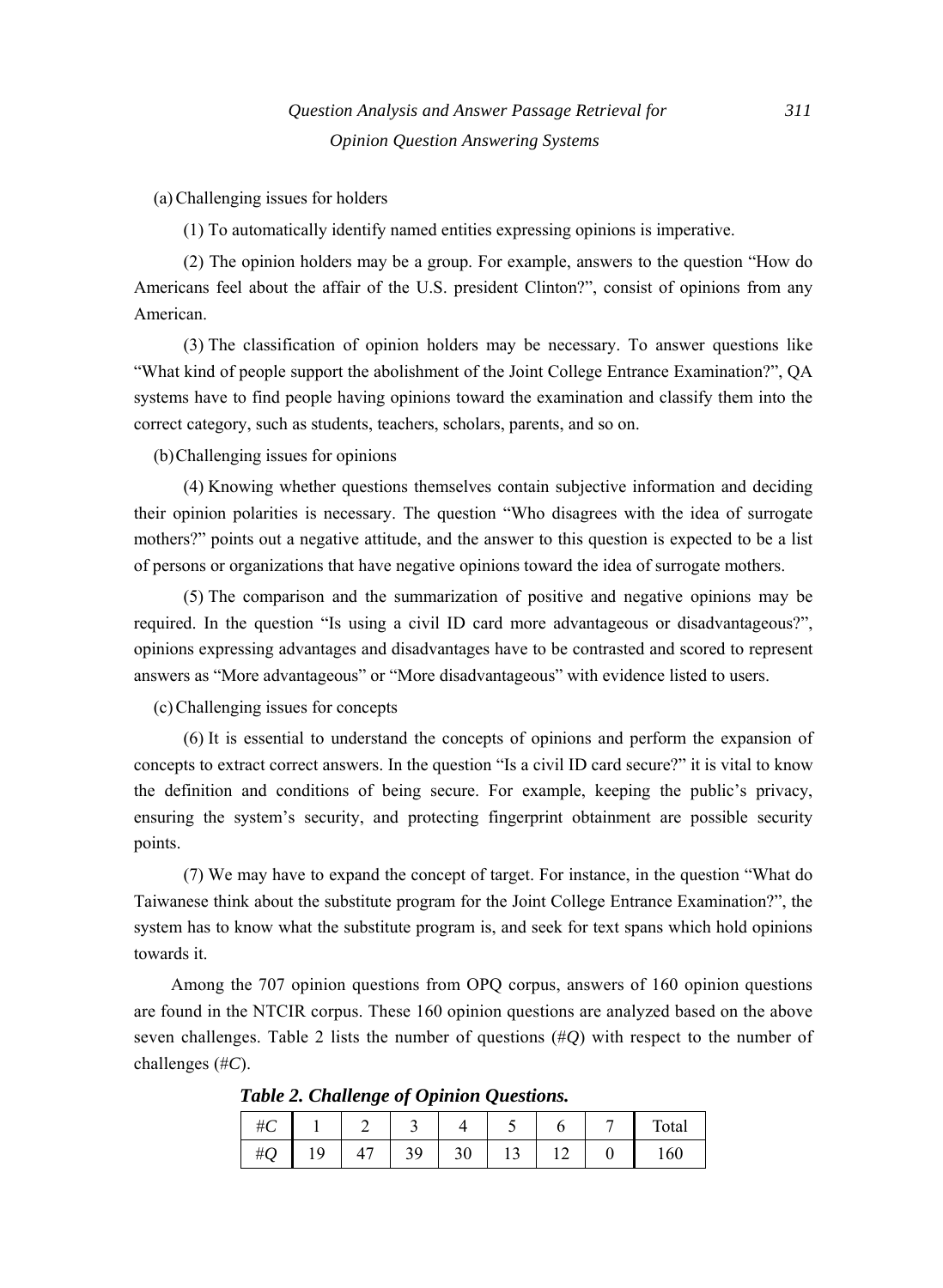Due to the heavy manual effort of annotations, only a total of 60 questions, which include one to three challenges, are selected for further annotation. Sentences are annotated as to whether they are opinions (*Opinion*), whether they are relevant to the NTCIR topic of the document in which they are (*Rel2T*), whether they are relevant to the question (*Rel2Q*), and whether they contain answers (*AnswerQ*). If sentences are annotated as relevant to the question, annotators further annotate the text spans which contribute answers to the question (*CorrectMU*). A total of 1,952 sentences are annotated. These documents are relevant to six opinionated topics, including civil ID card, the abolishment of Joint College Entrance Examination, the Chinese-English phonetic transcription system, anti-Meinung Dam construction, hewing down of Chinese junipers in Chilan, and surrogate mother.

## **4. Two-Layered Question Classification**

A two-layered classification, *i.e*., the first classifier Q-Classifier and the second classifier OPQ-Classifier, is proposed. Q-Classifier separates opinion questions from factual ones, and OPQ-Classifier determines the types of opinion questions.

## **4.1 Types of Opinion Questions**

As mentioned, the holder, the target and the opinion expressed are three important factors in an opinion expression. Besides, opinion questions could be asked in the same way as factual questions. Considering these factors and the answer format in both opinion questions themselves and their corresponding answers, we define six opinion question types as follows. Among these types, holder, target, and attitude types are related to the opinionated factors of questions, while reason, majority, and yes/no types concern the answer format of opinionated questions.

#### (1) **Holder (HD)**

Definition: Asking who the expresser of the specific opinion is. Example: Who supports the civil ID card? Answer: Entities and the corresponding evidence.

#### (2) **Target (TG)**

Definition: Asking whom the holder's attitude is toward. Example: Who does the public think should be responsible for the airplane crash? Answer: Entities and the corresponding evidence.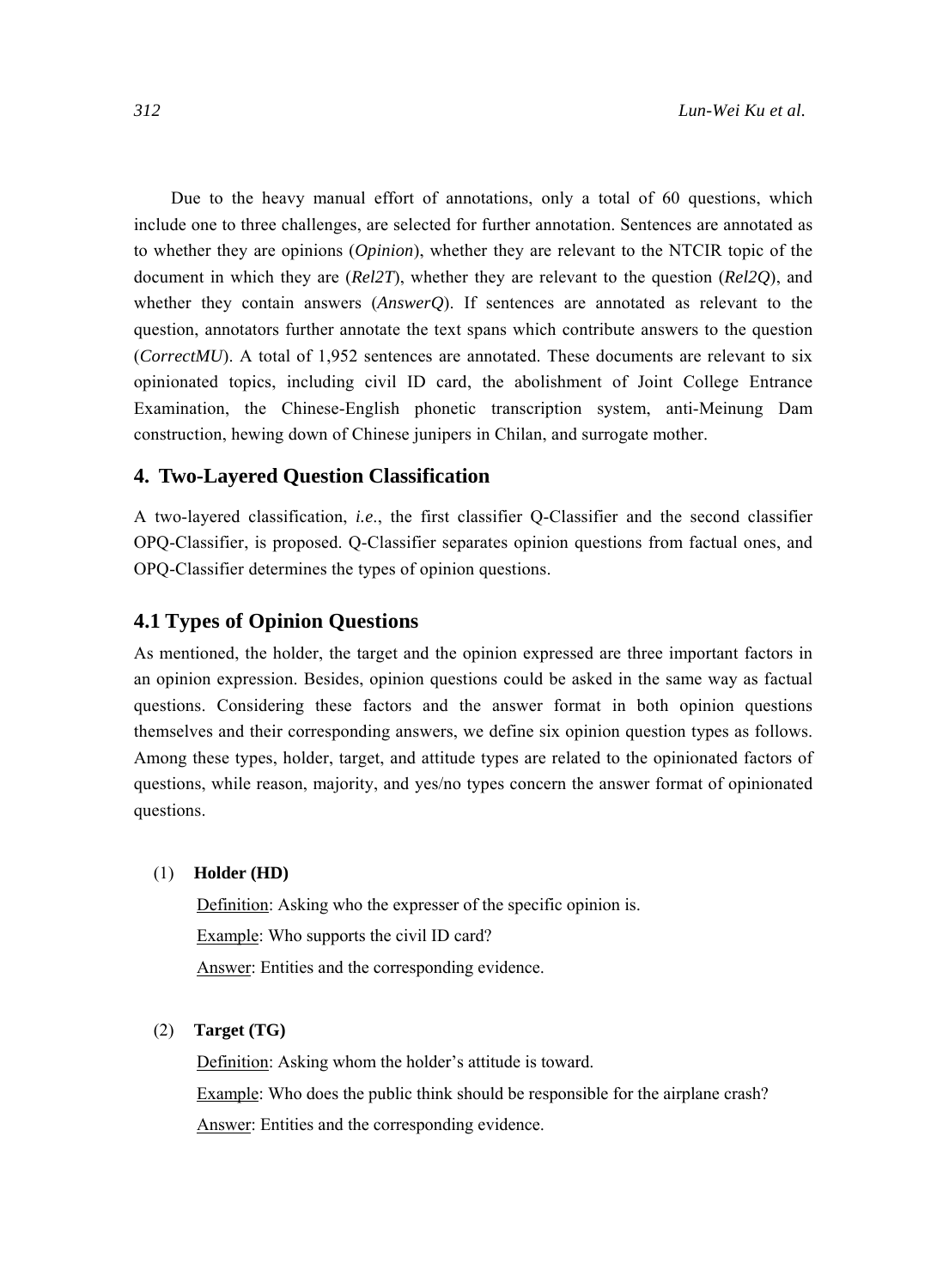#### (3) **Attitude (AT)**

Definition: Asking what the attitude of a holder to a specific target is. Example: How do people feel about the affair of U.S. President Clinton?

Answer: Question-related opinions, separated into support, neutral, and non-support categories.

#### (4) **Reason (RS)**

Definition: Asking the reasons of an explicit or an implicit holder's attitude to a specific target.

Example: Why do people think it better not to have the college entrance exam? Answer: Reasons for taking the specified stand.

## (5) **Majority (MJ)**

Definition: Asking which option, listed or not listed, is the majority opinion.

Example: If the government tries to carry out the use of the civil ID card, will its reputation get better or worse?

Answer: The majority of support, neutral and non-support evidence.

(6) **Yes/No (YN)**

Definition: Asking whether their statements are correct. Questions asking for a binary answer are included.

Example: Was the airplane crash caused by management problems?

Answer: The stronger opinion, *i.e*. yes or no.

## **4.2 Q-Classifier**

Q-Classifier distinguishes opinion questions from factual ones. We use See5 [Quinlan 2000] to train the Q-Classifier. Seven features are employed. The feature *pretype* (PTY) denotes types in factual QA systems such as SELECTION, YESNO, METHOD, REASON, PERSON, LOCATION, PERSONDEF, DATE, QUANTITY, DEFINITION, OBJECT, and MISC and they are extracted via a conventional QA system [Lin 2004]. For example, the value of *pretype* in "Who is Tom Cruise married to?" is PERSON.

The other six features are *operator* (OPR), *positive* (POS), *negative* (NEG), *totalow* (TOW), *totalscore* (TSR), and *maxscore* (MSR). A public available sentiment dictionary [Ku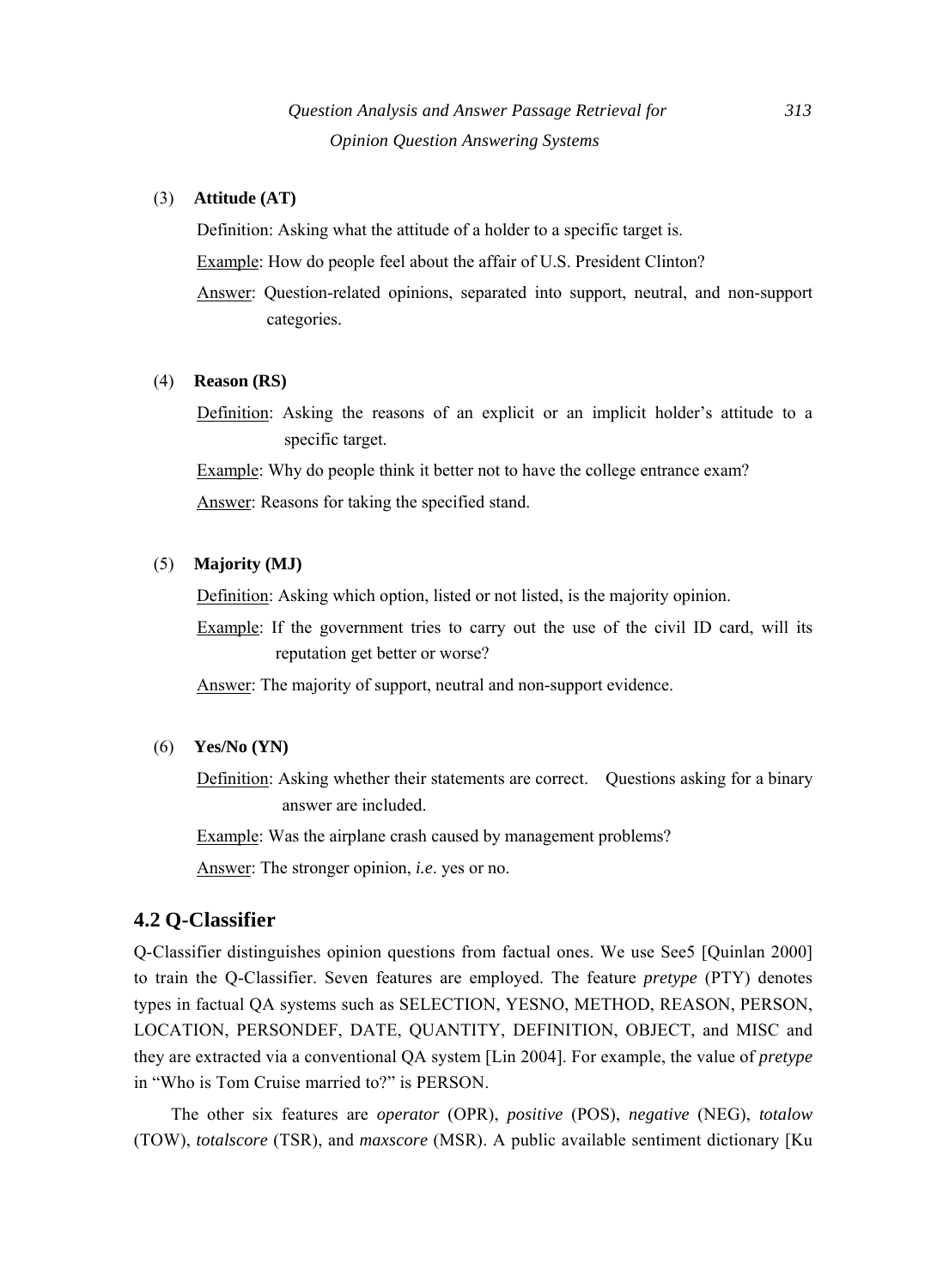*et al*. 2006], which contains 2,655 positive opinion keywords, 7,767 negative opinion keywords, and 150 opinion operators, is used to tell if there are any positive (negative) opinion keywords and operators in questions. Each opinion keyword has a score expressing the degree of tendency. The feature *operator* (OPR) includes words of actions for expressing opinions. For example, *say*, *think*, and *believe* can be hints for extracting opinions. A total of 151 operators are manually collected. The features *positive* (POS) and *negative* (NEG) denote the numbers of positive opinion words and negative opinion words in one question, respectively. The feature *totalow* (TOW) is the total number of opinion operators, positive opinion keywords, and negative opinion keywords in a question. The feature *totalscore* (TSR) is the overall opinion score of the whole question, while the feature *maxscore* (MSR) is the absolute maximum opinion score of opinion keywords in a question.

Section 3 mentions 2,443 factual questions and 1,289 opinion questions are collected from four different sources. To keep the quantities of factual and opinion questions balanced, 1,289 factual questions are randomly selected from the 2,443 questions. Together with 1,289 opinion questions, a total of 2,578 questions are employed in the experiments of question classification. We adopt See5 to generate the decision tree based on different combinations of features.

With a 10-fold cross-validation, See5 outputs the resulting decision trees for each fold, and a summary with the mean of error rates produced by these 10 folds. Table 3 shows experimental results. The symbol "only with feature *x*" shows the error rate of using one single feature, while "with all but feature *x*" shows the error rate of using all features except the specified feature.

| feature $x$              |      | 7PR. | POS  | NEG   TOW |      | TSR  | <b>MSR</b> | AL I |
|--------------------------|------|------|------|-----------|------|------|------------|------|
| only with feature $x$    | 19.6 | 38.5 | 34.9 | 35.3      | 21.9 | 26.6 | 29.6       |      |
| with all but feature $x$ | 16.3 |      |      |           | 14.8 |      |            |      |

*Table 3. Error Rates of Q-Classifier.* 

The features *pretype* (PTY) and *totalow* (TOW) perform best in reducing errors when used alone. Moreover, they cannot be ignored since the error rate increases when they are excluded. The feature *totalow* shows that if a question contains more opinion keywords, it is more possible that it is an opinion question. After all the features are considered together, the best performance is 87.8%.

## **4.3 OPQ-Classifier**

OPQ-Classifier categorizes opinion questions into the corresponding opinion question types. We first examine if there is any specific pattern in the question. If yes, the rule for the pattern is applied. Otherwise, a scoring function is applied.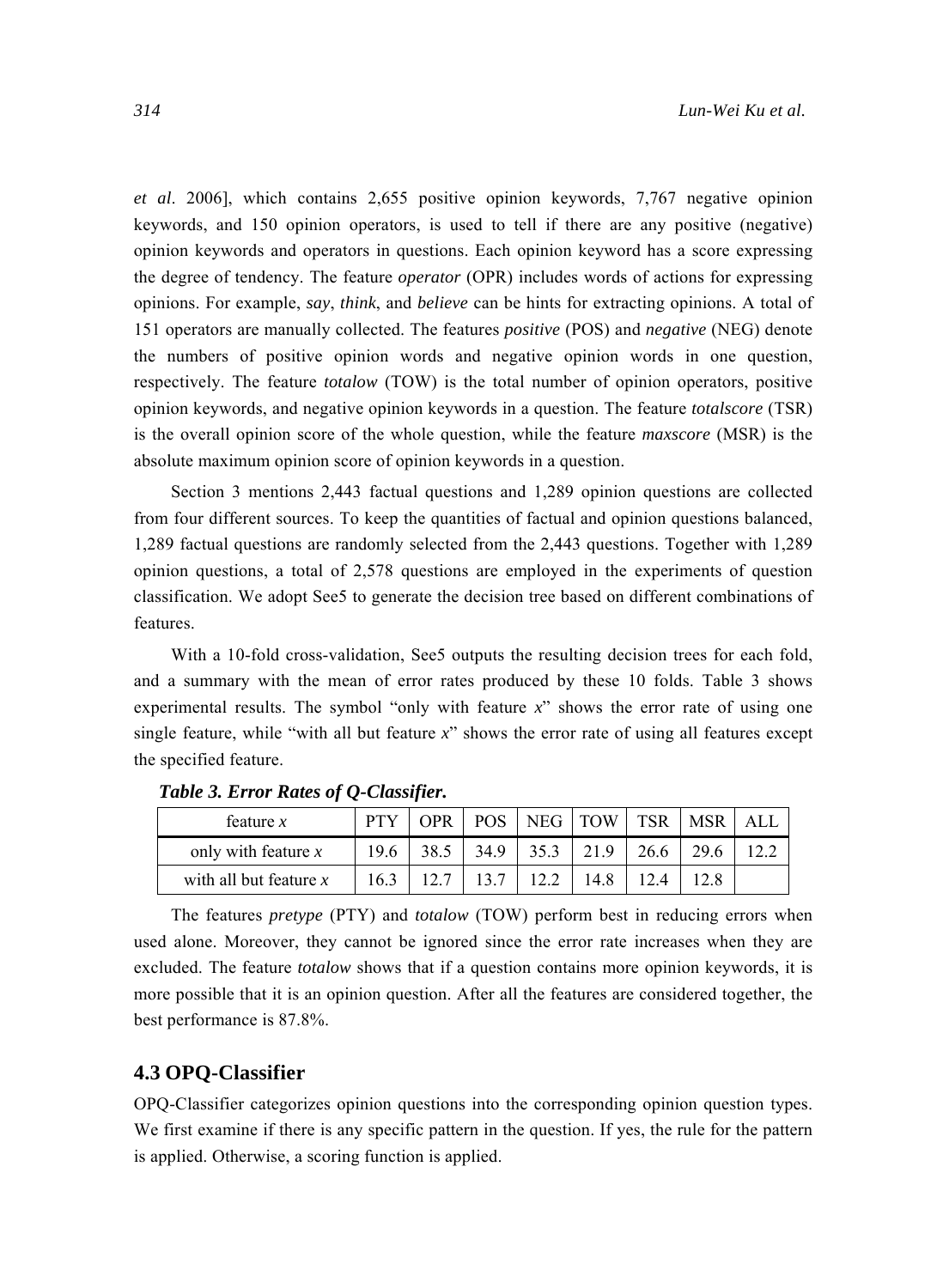The heuristic rules are listed as follows.

- (1) The pattern "A-not-A": Yes/No
- (2) End with question words: Yes/No
- (3) "Who" + opinion operator: Holder
- (4) "Who" + passive tense: Target
- (5) *pretype* (PTY) is Reason: Reason
- (6) *pretype* (PTY) is Selection: Majority

A scoring function deals with those questions which cannot be classified by the above patterns. Unigrams, bigrams, and trigrams in training questions are selected as feature candidates. These feature candidates are separated into the topic dependent type and the general type. A topic dependent feature is only meaningful in questions of some topics, while general features may appear in questions of all kinds of topics. If a feature is topic dependent (*e.g*., human cloning and Clinton), it is dropped from the feature set. Only general features (*e.g*., is or is not, whether, and reason) are kept. Finally, a set of features is obtained from the training questions. Then the discriminate power of these features is calculated as follows.

First, the observation probability of a feature *i* in the question type *j* is defined in Formula (1):

$$
P_0(i,j) = \frac{NumQ(i,j)}{NumQ(j)}
$$
(1)

where *i* is the index of the feature, *j* is the index of the question type, and *NumQ* represents the number of questions. The observation probability shows how often a feature is observed in each type. It is then normalized by Formula (2).

$$
NP_o(i, j) = \frac{P_o(i, j)}{\sum_{j=1}^{6} P_o(i, j)}
$$
\n(2)

 Every feature has six normalized observation probabilities corresponding to the six types. With these probabilities, the score *ScoreQ* of a question can be calculated by Formula (3):

$$
ScoreQ(j) = \sum_{i=1}^{n} NP_o(i, j)
$$
\n(3)

where *n* is the total number of features in question *Q*, and *ScoreQ*(*j*) represents the score of question *Q* as type *j*. Since there are six possible opinion question types, the six *ScoreQ* represent how possible the question *Q* belongs to each type. These six scores form the feature vector of the question *Q* for classification.

Training instances are used to find the centroid of each type. The Pearson correlation is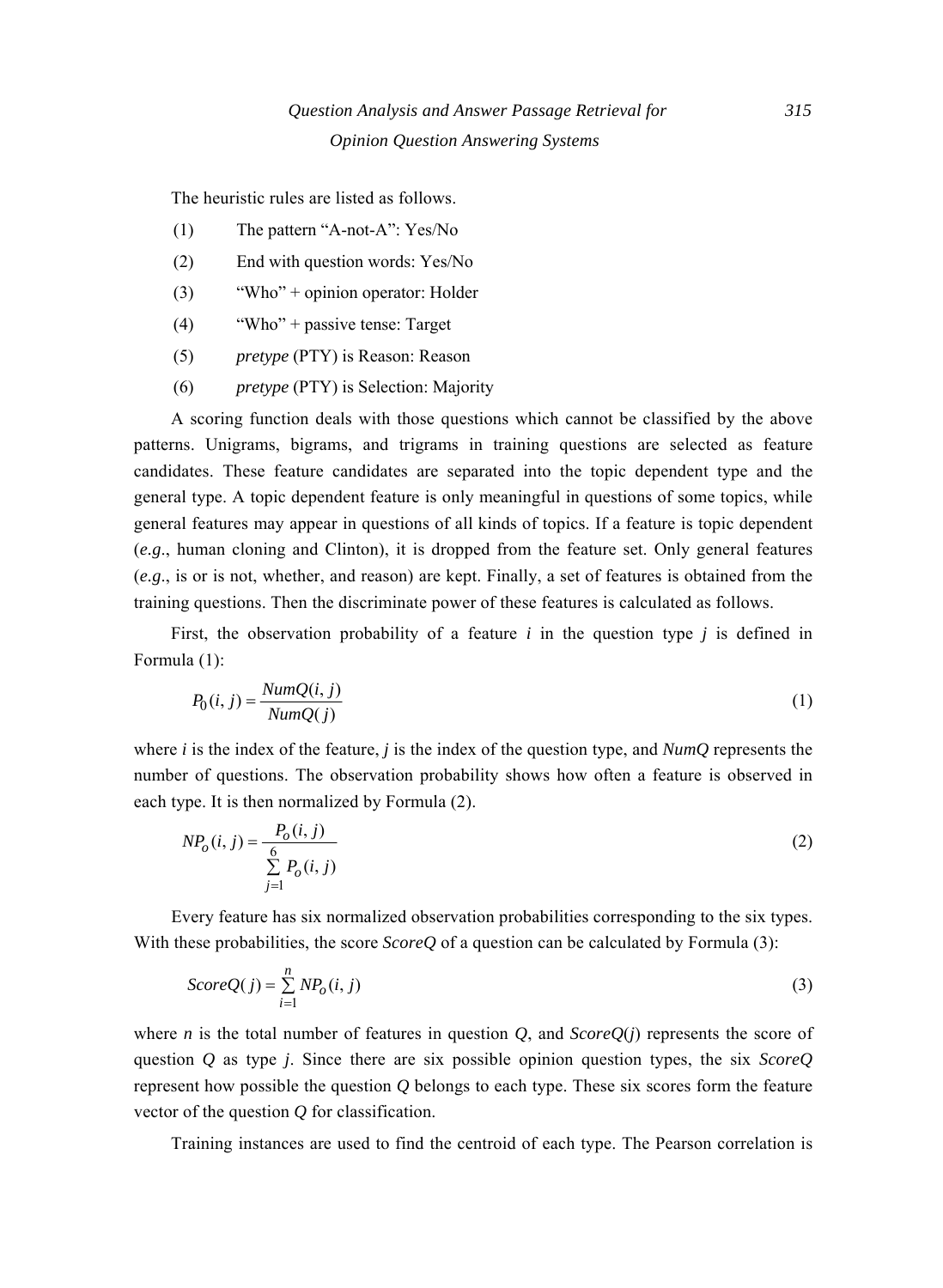adopted as the distance measure. The distances between the testing opinion questions and the six centroids are calculated to assign the opinion questions to the closest type.

We use the OPQ corpus in Section 3 for the evaluation of the OPQ-Classifier. The opinion types of these opinion questions are given manually. Among the 707 opinion questions, answers of 160 opinion questions are found in the NTCIR corpus. They are used as the training data for an intensive analysis of both questions and answers. The remaining 547 opinion questions are used as the testing data. The confusion matrix of the OPQ-Classifier is shown in Tables 4 (in numbers) and 5 (in percentages). Each element  $(i,j)$  in these matrices shows the number or percentage for questions of type *i* classified as type *j*. The accuracy, defined as the number of correctly classified questions over the total number of questions, is 92.5%. There are fewer questions of target (TG) and majority (MJ) types, *i.e*., 8 and 13 questions in the testing collection, respectively. The unsatisfactory results of these two types, 62.5% in TG and 61.5% in MJ, may be due to the lack of training questions. From the questions collected, we also find that the proportion of YN (binary) questions is significant in opinionated questions.

| Number               |           | Opinion question type i |           |    |           |          |                  |  |
|----------------------|-----------|-------------------------|-----------|----|-----------|----------|------------------|--|
|                      |           | HD                      | <b>TG</b> | AT | <b>RS</b> | MJ       | YN               |  |
|                      | HD        | 27                      | 0         | 0  |           | $\Omega$ | 0                |  |
|                      | <b>TG</b> | 0                       | 5         |    | 0         |          | $\left( \right)$ |  |
|                      | AT        | 0                       | 0         | 68 | 0         |          | $\left( \right)$ |  |
|                      | <b>RS</b> |                         | 0         | 4  | 17        |          | 0                |  |
|                      | MJ        | 0                       | 0         |    | 0         | 8        |                  |  |
| Classified as type j | YN        | 3                       | 3         | 15 | 5         | 5        | 385              |  |
|                      | Total     | 31                      | 8         | 87 | 23        | 13       | 385              |  |

*Table 4. Confusion Matrix (Number).* 

|  |  |  |  | Table 5. Confusion Matrix (Percentage). |
|--|--|--|--|-----------------------------------------|
|--|--|--|--|-----------------------------------------|

| $\frac{0}{0}$        |           | Opinion question type i |      |      |      |      |     |  |
|----------------------|-----------|-------------------------|------|------|------|------|-----|--|
|                      |           | HD                      | TG   | AT   | RS   | MJ   | YN  |  |
|                      | HD        | 87.1                    | 0.0  | 0.0  | 4.4  | 0.0  | 0.0 |  |
|                      | TG        | 0.0                     | 62.5 | 0.0  | 0.0  | 0.0  | 0.0 |  |
|                      | AT        | 0.0                     | 0.0  | 78.2 | 0.0  | 0.0  | 0.0 |  |
|                      | <b>RS</b> | 3.2                     | 0.0  | 4.6  | 73.9 | 0.0  | 0.0 |  |
|                      | MJ        | 0.0                     | 0.0  | 0.0  | 0.0  | 61.5 | 0.0 |  |
| Classified as type j | YN        | 9.7                     | 37.5 | 17.2 | 21.7 | 38.5 | 100 |  |
|                      | Total     | 100                     | 100  | 100  | 100  | 100  | 100 |  |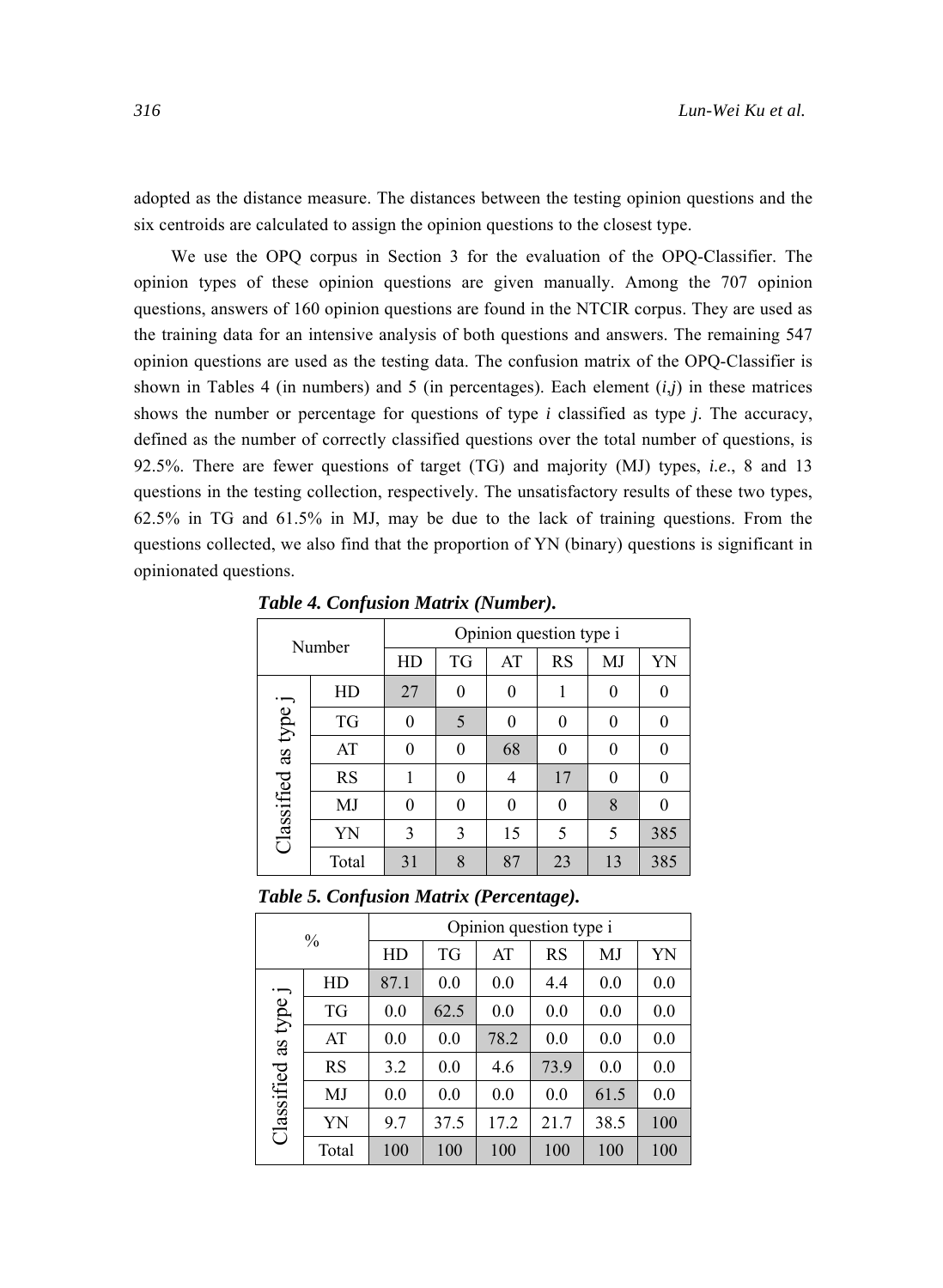## **5. Answer Passage Retrieval**

Figure 2 shows the framework of answer passage retrieval in an opinion QA system. The question focus (*Q Focus*) supplied by the question analysis serves as the input to an Okapi IR system [Reberson *et al.* 1998] to retrieve relevant sentences from the knowledge base. From the relevant sentences, we can tell whether the focus (*Focus Detection*) is in a scope of opinion text spans or not (*Opinion Scope Identification*), and, if yes, (*Opinion Toward Focus*), whether the polarity (*Detecting Polarity*) of the scope matches the polarity of the question (*Same Polarity*). The details are discussed in the following sections.



*Figure 2. Answer Passage Retrieval.*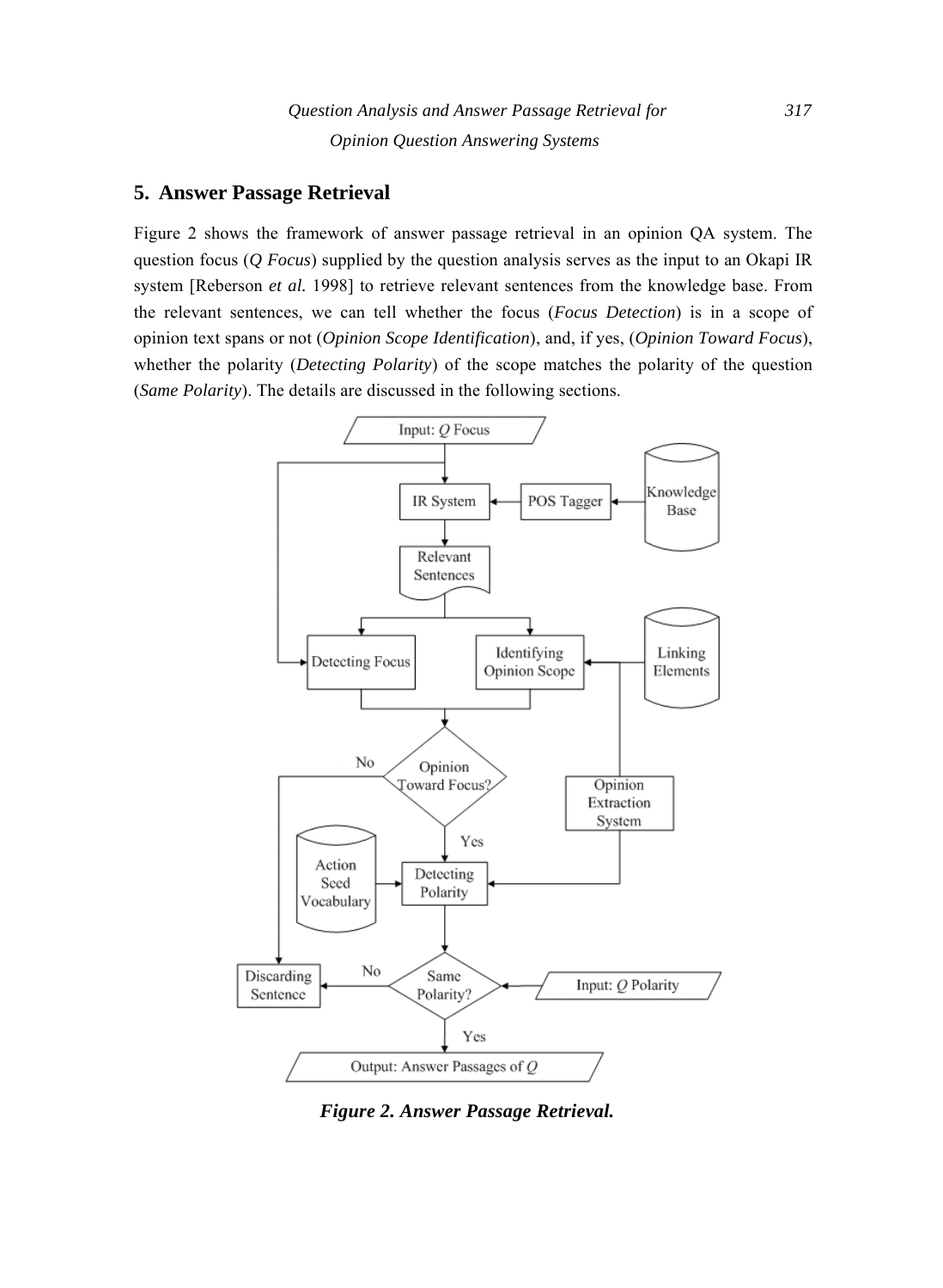## **5.1 Question Focus Extraction**

The first stage of answer passage retrieval is to input the question focus as a query into an IR system to retrieve relevant sentences from the knowledge base. These retrieved sentences may contain answers for a question. A set of content words in one question is used to represent its focus. The following steps extract a set of content words as the question focus and formulate a query.

- (1) Remove question marks.
- (2) Remove question words.
- (3) Remove opinion operators.
- (4) Remove negation words.
- (5) Name the remaining terms as focus.
- (6) Use the Boolean OR operator to form a query.

Since question marks and question words are common in every question, they do not contribute to the retrieval of relevant sentences; therefore, they are removed. Opinion operators and negation words are removed as well since they represent the question polarity instead of the question focus. Once we have the question focus, we use the Boolean OR operator rather than the AND operator to form a query. This is because we prefer the IR system to return sentences that have any relevancy to the question.

### **5.2 Question Polarity Detection**

The polarity of the question is useful in opinion QA systems to filter out query-relevant sentences which have different polarities from the question. If the question polarity is positive, the sentences containing answers ought to be positive, and vice versa. The polarity detection algorithm is shown as follows.

- (1) Determine the polarity of the opinion operator. 1 is for positive, 0 is for neutral, and -1 is for negative.
- (2) Negate the polarity of operator if there is any negation word anterior to the operator.
- (3) Determine the polarity of the question focus. 1 is for positive, 0 is for neutral, and -1 is for negative.
- (4) If one of the operator polarity and question focus is 0 (neutral), output the sign of the other; else output the sign of the product of the polarities of the opinion operator and the question focus.

We consider the polarity of the question focus together with the polarity of the opinion operator, because the opinion operator primarily shows the opinion tendency of the question and different polarities of the question focus can affect the polarity of the entire question. A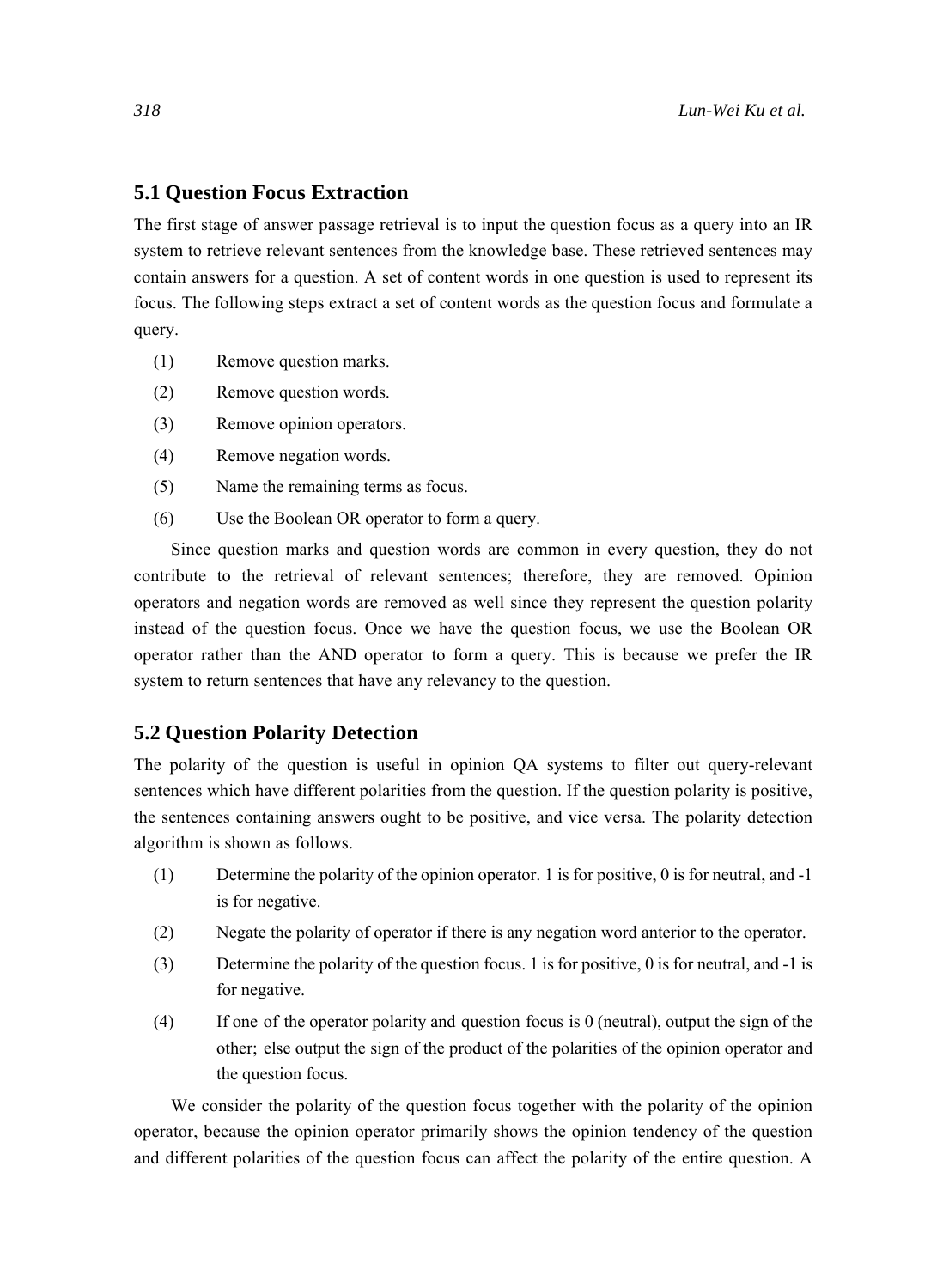## *Question Analysis and Answer Passage Retrieval for 319 Opinion Question Answering Systems*

positive opinion operator stands for a supportive attitude such as "agree", "approve", and "support". A neutral opinion operator stands for a neutral attitude such as "state", "mention", and "indicate". A negative opinion operator stands for a not-supportive attitude such as "doubt", "disapprove", and "protest". In the question "Who approves of the Joint College Entrance Examination?", "approve" is a positive operator, and "the Joint College Entrance Examination" is a neutral question focus. The overall polarity of this question is positive, so the opinion QA system needs to retrieve sentences that express a positive attitude to "the Joint College Entrance Examination." In contrast, in the question "Who agrees with the abolishment of the Joint College Entrance Examination?", the question focus "the abolishment of the Joint College Entrance Examination" becomes negative because of "the abolishment". Even though the operator is positive, opinion QA systems still have to look for sentences that contain negative opinions toward "the Joint College Entrance Examination."

## **5.3 Opinion Scope Identification**

In Chinese, a sentence ending with a full stop may be composed of several sentence fragments *sf* separated by commas or semicolons as follows: " $sf_1 \cdot sf_2 \cdot sf_3 \cdot ... \cdot sf_n \cdot$ ". Chen and Yan [1995] show that about 75% of Chinese sentences contain more than two sentence fragments.

An opinion scope denotes a range expressing attitudes in a sentence. It may be a complete sentence, a sentence fragment, or a meaningful unit (MU) based on different criteria. A meaningful unit denotes a complete concept in one sentence. It is very common that many concepts are expressed within one sentence in Chinese documents. Therefore, identifying the complete concept denoted as MU in sentences is necessary for the processing of relevant opinions. As mentioned, a Chinese sentence is composed of several sentence fragments of which one or many can form a meaningful unit, which expresses a complete concept. This paper employs linking elements [Li and Thompson 1981] such as "because", "when", *etc*. to compose MUs from a sentence. For example, in *S* (in Chinese), " $\mathbb{E}$   $\mathbb{H}$ " (thus) is a linking element which links  $sf_2$ ,  $sf_3$ , and  $sf_4$  together, and  $sf_2$  is a subordinate clause of the operator " $\ddot{\mathcal{R}}$  $\overrightarrow{\pi}$ " (indicate) in *sf*<sub>1</sub>. Therefore, *sf*<sub>1</sub>, *sf*<sub>2</sub>, *sf*<sub>3</sub>, and *sf*<sub>4</sub> form a MU in this case.

- *S: sf*1: 黃宗樂表示(indicate:operator),
	- *sf*2: 發行國民 IC 卡牽涉到基本人權,
	- *sf*<sub>3</sub>: 因此(thus:linking element),
	- *sf*4: 在決策過程上必須相當嚴密,
	- *sf*5: 例如日本就未發行國民身份證。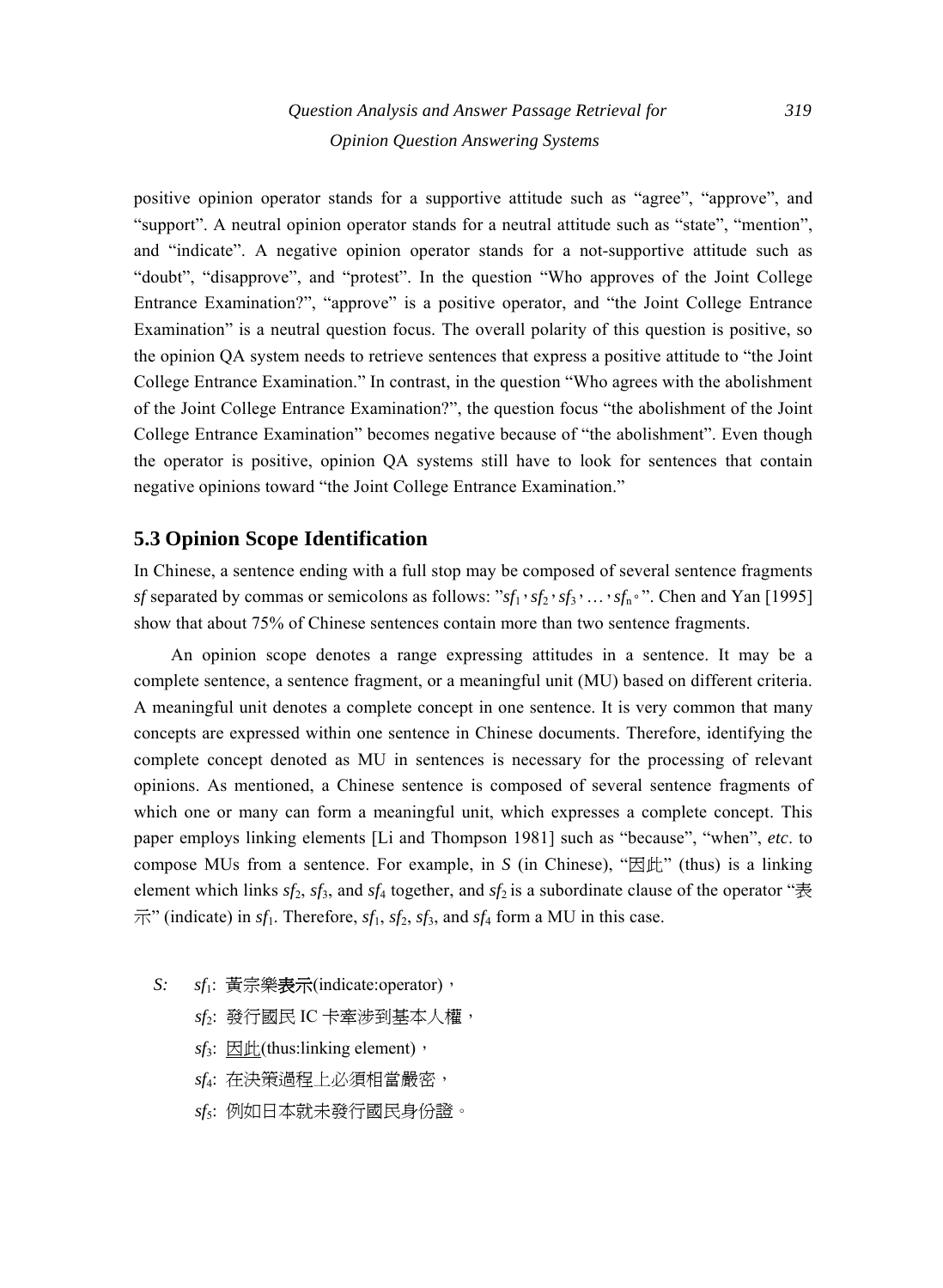#### **5.4 Focus Detection**

The IR system takes a sentence as a retrieval unit and reports those sentences that are probably relevant to a given query. The focus detection aims to know which sentence fragments are useful to extract answer passages. Three criteria of focus detection, namely *exact match*, *partial match*, and *lenient*, are considered. In an extreme case (*i.e*., *lenient*), all the fragments in a retrieved sentence are regarded as relevant to the question focus. In another extreme case (*i.e*., *exact match*), only the fragment containing the complete question focus is regarded as relevant. In other words, *exact match* filters the fragments without the sentence focus out from the retrieved sentences. *Partial match* is weaker than *exact match* and is stronger than the *lenient* criterion. Those fragments which contain a part of the question focus are regarded as relevant.

There are three criteria for focus detection and opinion scope identification, respectively; thus, a total of 9 combinations are considered. For example, a combination of *exact match* and meaningful units means that meaningful units containing at least one focus are extracted for further processing. Similarly, a combination of *partial match* and sentence fragments indicates that sentence fragments containing at least one partial focus are extracted for further processing.

#### **5.5 Polarity Detection**

Given a combination of the above strategies, we have a set of opinion scopes relevant to the specific focus. Polarity detection tries to identify those scopes bearing the same polarity as the question. How to determine the opinion polarity is an important issue. Two approaches are adopted. The opinion word approach employs a sentiment dictionary  $NTUSD<sup>3</sup>$ , which contains 2,812 positive words and 8,276 negative words, to detect whether words in this dictionary appear in a certain scope. The score of an opinion scope is the sum of the scores of these words [Ku and Chen 2007].

People sometimes imply their feelings or beliefs toward a particular target or event by actions. For example, people may not say "Objection!" to disagree an event, but they may try to abolish or terminate it as possible as they could. On the contrary, people may not say "I love it!" to show their delight with an event, but they may try to fight for it or legalize it. In both circumstances, what people take in action expresses their opinions. Action words are those which indicate a person's willing of doing or not doing some behaviors. For example, *carry out*, *seek*, and *follow* are words showing willingness to do something, and we name these words as *do's*; *substitute*, *stop*, and *boycott* are words showing unwillingness to do something, and we name these words as *don'ts*. We manually collect action words from materials other

<sup>3</sup> http://nlg18.csie.ntu.edu.tw:8080/opinion/index.html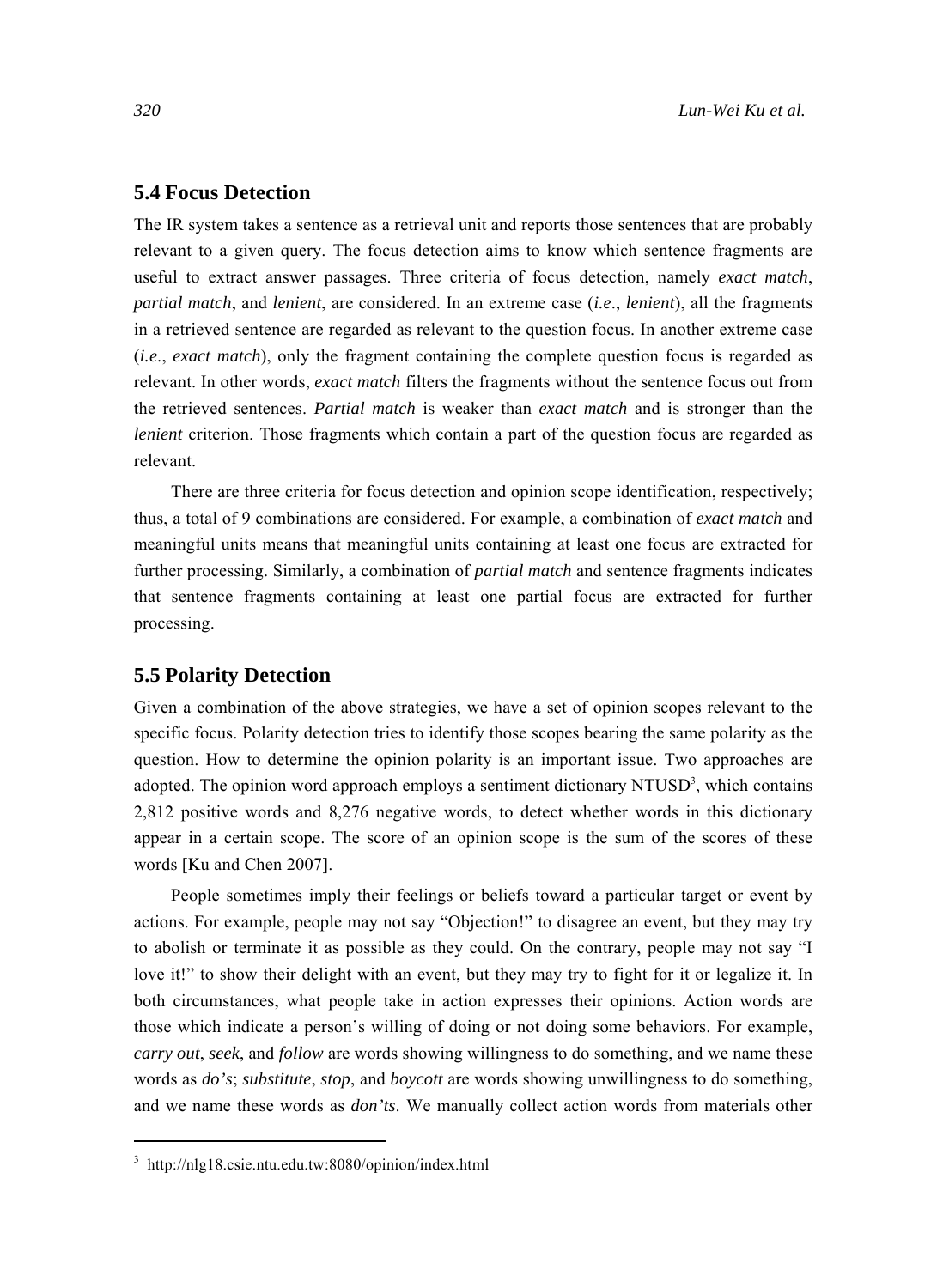than those used in this paper. A total of 69 action words are collected, including 54 *do's* and 15 *don'ts*. In the action word approach, we detect opinions in scopes with the help of *do's* and *don'ts* together with a sentiment dictionary.

## **5.6 Experiments on Answer Passage Retrieval**

The F-measure metric is used for evaluation for the answer passage retrieval. With recall (R) and precision  $(P)$ , F-measure is defined as  $2RP/(R+P)$ . To answer an opinion question, all answer passages have to be retrieved for opinion polarity judgment. Therefore, the conventional evaluation metric that uses the precision and recall at a certain rank, *e.g*., top 10, may not be suitable for this task. Since all answer passages, sentence fragments and meaningful units which provide correct answers are already annotated in the testing bed, the F-measure metric can be applied without questions. Tables 6 and 7 show the F-measures of answer passage retrieval using the opinion word approach and the action word approach, respectively. In these two approaches, adopting meaningful units as opinion scopes is better than adopting sentences and sentence fragments. Considering both opinion and action words is better than opinion words only. The best F-measure 40.59% is achieved when meaningful units and *partial match* are used.

| Opinion Scope $\rightarrow$  |          | sentence | meaningful |
|------------------------------|----------|----------|------------|
| Focus Detection $\downarrow$ | sentence | fragment | unit       |
| <b>Exact Match</b>           | 32.09%   | 36.06%   | 36.25%     |
| Partial Match                | 27.32%   | 27.46%   | 33.09%     |
| Lenient                      | 19.91%   | 19.95%   | 25.05%     |

*Table 6. F-Measure of Opinion Word Approach.* 

| Opinion Scope $\rightarrow$<br>Focus Detection $\downarrow$ | sentence | sentence<br>fragment | meaningful<br>unit |
|-------------------------------------------------------------|----------|----------------------|--------------------|
| <b>Exact Match</b>                                          | 28.75%   | 30.20%               | 36.36%             |
| Partial Match                                               | 32.83%   | 35.09%               | 40.59%             |

Lenient 27.15% 29.19% **32.87%** 

*Table 7. F-Measure of Action Word Approach.* 

Although meaningful units are the most reasonable units for opinionated question answering, exact match is better than partial match when using opinion word approach, while it is the opposite when adopting action word approach. This is because the number of opinion words is much greater than the number of action words. Although opinion words are useful in extracting opinion evidence as well as action words, they may bring in noise. Applying exact match is more helpful than applying partial match in the aspect of expelling noise.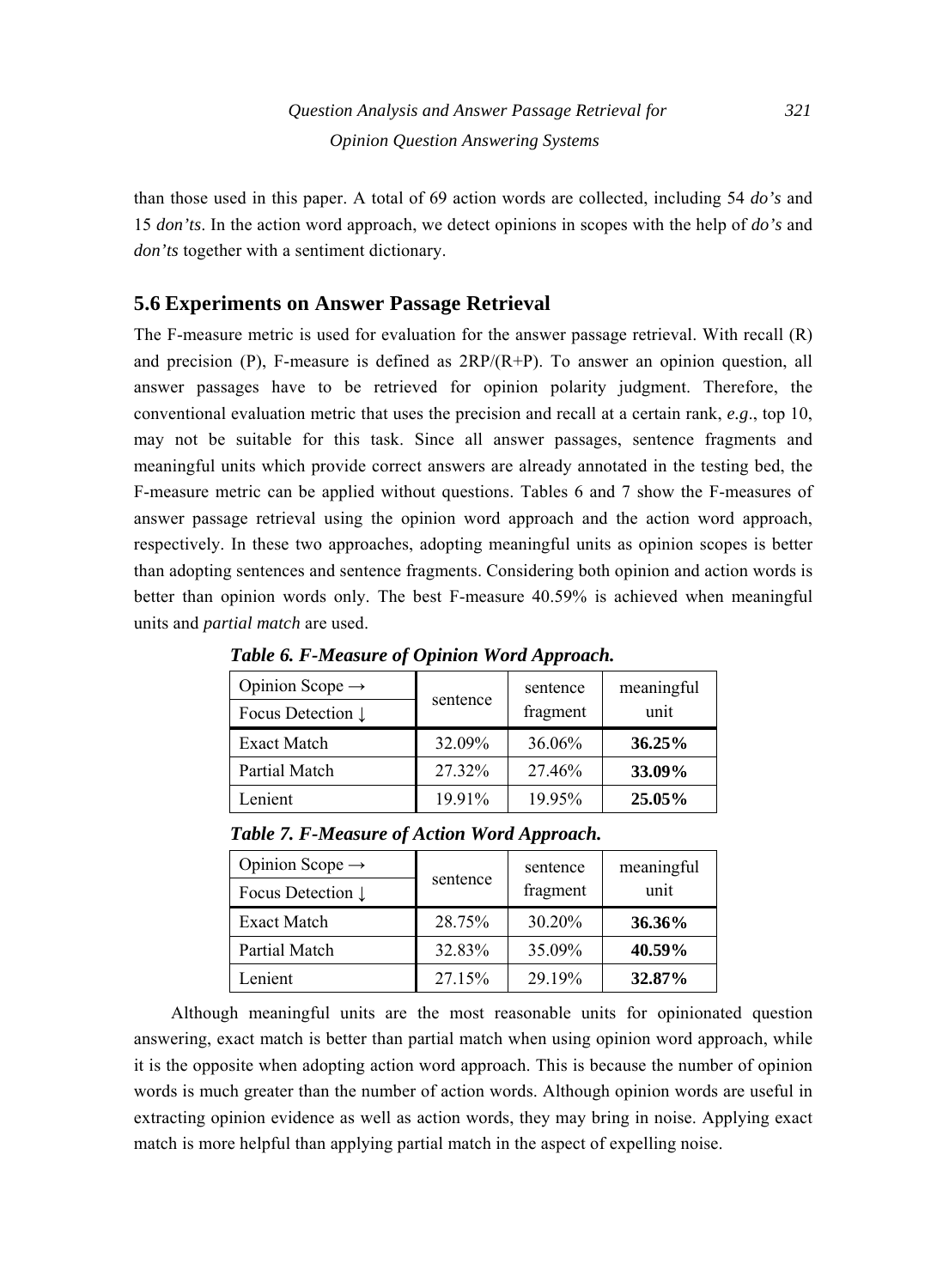#### **5.7 Experiments on Relevance Effects**

The previous experiments were done on sentences reported by the Okapi IR system. These retrieved sentences are not all relevant to the questions. This section will discuss how the relevance affects answer passage retrieval. Recall that the experimental corpus is annotated with *Rel2T* (relevant or irrelevant to the topic), *Rel2Q* (relevant or irrelevant to the question), *CorrectMU* (text spans containing answers to the question).

Assume meaningful units are taken as the opinion scope. Tables 8 and 9 show how relevance influences the performance of answer passage retrieval using the opinion word and action word approaches, respectively.

| Rel Degree $\rightarrow$     | Rel2T  |                    | CorrectMU |
|------------------------------|--------|--------------------|-----------|
| Focus Detection $\downarrow$ |        | Rel <sub>2</sub> Q |           |
| Exact Match                  | 36.69% | 36.73%             | 50.43%    |
| Partial Match                | 34.79% | 47.15%             | 70.15%    |
| Lenient                      | 28.03% | 48.35%             | 80.73%    |

*Table 8. Relevance Effects on Answer Passage Retrieval Using Opinion Words.* 

*Table 9. Relevance Effects on Answer Passage Retrieval Using Action Words.* 

| Rel Degree $\rightarrow$     | Rel2T  | Rel <sub>2Q</sub> | CorrectMU |
|------------------------------|--------|-------------------|-----------|
| Focus Detection $\downarrow$ |        |                   |           |
| Exact Match                  | 36.88% | 36.92%            | 48.99%    |
| Partial Match                | 41.90% | 50.37%            | 72.84%    |
| Lenient                      | 37.04% | 53.06%            | 84.96%    |

*Rel2T* shows the performance of using answer passages relevant to the six topics, that is, the original relevant documents from NTCIR CLIR task. *Rel2Q* shows the performance of using answer passages relevant to the questions, while *CorrectMU* shows the performance of using correct opinion fragments, which are relevant to the question focus, to decide opinion polarities. *Rel2T* is similar to the relevant sentence retrieval, which was shown to be tough in the TREC novelty track (Soboroff and Harman, 2003). From *Rel2T* to *Rel2Q* and *CorrectMU*, the best strategy for matching the question focus switches from *partial match* to *lenient*. This is reasonable, since the contents of *Rel2Q* and *CorrectMU* are already relevant to the question focus. In *Rel2Q*, doing focus detection doesn't benefit or harm much (50.37% vs. 53.06%). It shows that the question focus will appear exactly or partially in the relevant sentences. However, focus detection lowers the performance in *CorrectMU* (72.84% vs. 84.96%). It tells that the question focus and the correct meaningful units may appear in different positions within the sentence. For example, the first meaningful unit talks about the question focus,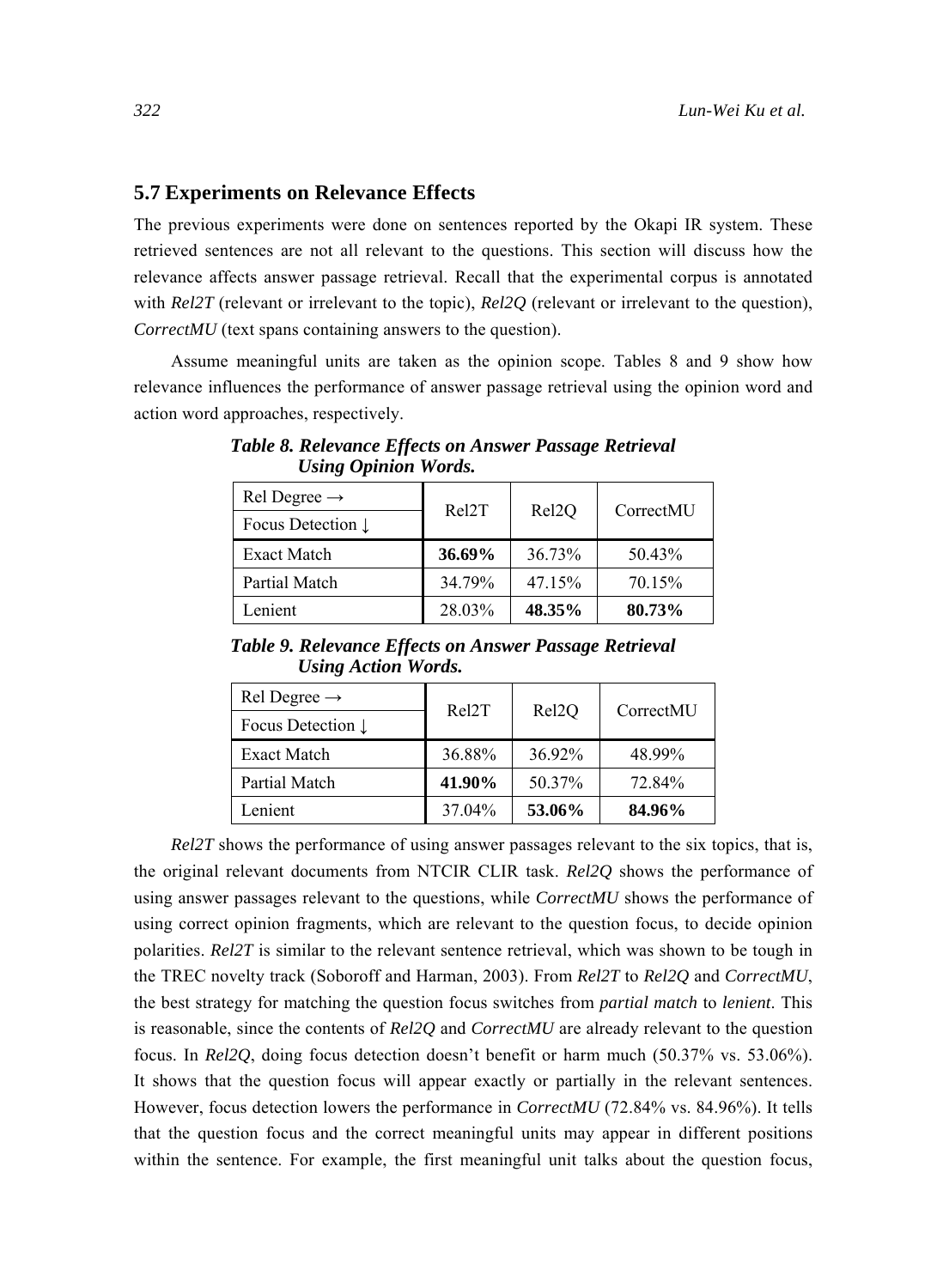while the third meaningful unit really answers the question but omits the question focus since it is mentioned earlier. From *Rel2T* to *Rel2Q*, the F-measure does not increase as much as that from *Rel2Q* to *CorrectMU*. This result shows that finding the correct fragments of passages to judge the opinion polarity is very crucial to answer passage retrieval. The F-measure of *CorrectMU* shows the performance of judging opinion polarities without the relevant issue. Using either the opinion word approach or the action word approach achieves an F-measure greater than 80%. As a whole, including action words is better than using opinion words only.

## **6. Conclusion**

This paper proposes some important techniques for opinion question answering. For question classification, a two-layered framework including two classifiers is proposed. General questions are divided into factual and opinion questions, and then opinion questions themselves are classified into one of the six opinion question types defined in this paper. With both factual and opinion features for a decision tree model, the classifier achieves a precision rate of 87.8% for general question classification. With heuristic rules and the Pearson correlation coefficient as the distance measurement, the classifier achieves a precision rate of 92.5% for opinion question classification.

For opinion answer passage retrieval, we are concerned not only with the relevance but also with the sentiment. Considering both opinion words and action words is better than considering opinion words only. Taking meaningful units as the opinion scope is better than taking sentences. Under the action word approach, the best model achieves an F-measure of 40.59% using *partial match* at the level of meaningful unit. With relevance issues removed, the F-measure of the best model boosts up to 84.96%. Although understanding the meaning of the question focus is important for the relevance detection, some foci are quite challenging in the experiments. Query expansion and concept ontology will be explored in the future.

## **Acknowledgement**

Research of this paper was partially supported by Google Research Award, and National Science Council, Taiwan, under the contract NSC95-2221-E-002-265-MY3.

## **References**

- Cardie, C., J. Wiebe, T. Wilson, and D. Litman, "Combining Low-Level and Summary Representations of Opinions for Multi-Perspective Question Answering", *In Proceedings of AAAI Spring Symposium Workshop*, 2003, pp. 20-27.
- Chen, H.-H., and S.-J. Yan, "Dealing with Very Long Chinese Sentences in a Robust Parsing System", *In Proceedings of National Science Council*, Part A: Physical Science and Engineering, 19(5), 1995, pp. 398-407.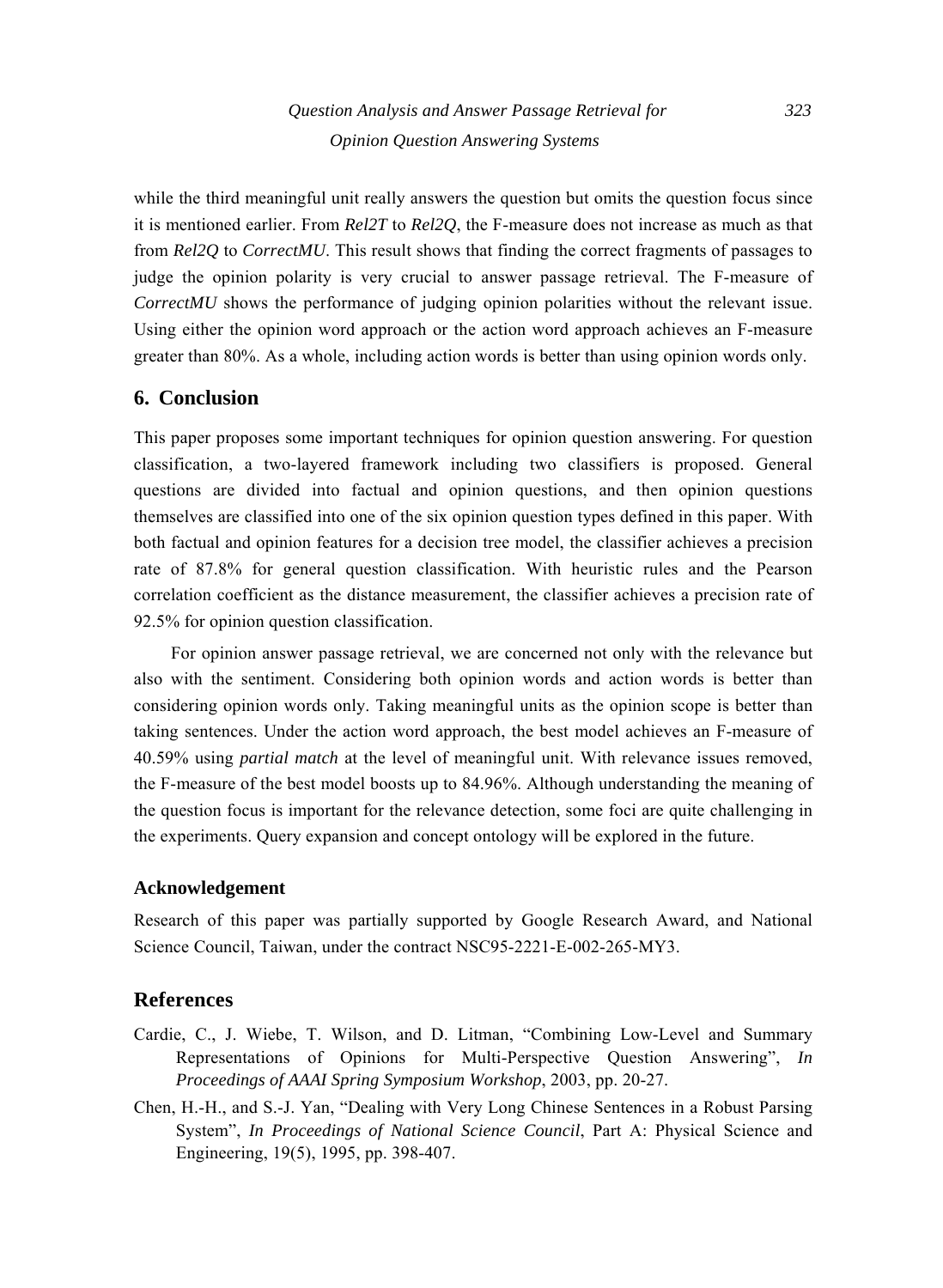- Kim, S.-M., and E. Hovy, "Determining the Sentiment of Opinions", *In Proceedings of the 20th International Conference on Computational Linguistics*, 2004, pp. 1367-1373.
- Kim, S-M., and E. Hovy, "Identifying Opinion Holders for Question Answering in Opinion Texts", *In Proceedings of AAAI-05 Workshop on Question Answering in Restricted Domains*, 2005.
- Ku, L.-W., Y.-T. Liang, and H.-H. Chen, "Opinion Extraction, Summarization and Tracking in News and Blog Corpora", *In Proceedings of AAAI-2006 Spring Symposium on Computational Approaches to Analyzing Weblogs, AAAI Technical Report*, 2006, pp. 100-107.
- Ku, L.-W., and H.-H. Chen, "Mining Opinions from the Web: Beyond Relevance Retrieval", *Journal of American Society for Information Science and Technology*, Special Issue on Mining Web Resources for Enhancing Information Retrieval, 58(12), 2007, pp. 1838-1850.
- Li, C. N., and S. A. Thompson, *Mandarin Chinese: A Functional Reference Grammar*, University of California Press, 1981.
- Lin, C.-J., *A Study on Chinese Open-Domain Question Answering Systems*, Ph. D. Thesis, National Taiwan University, 2004.
- Pang, B., L. Lee, and S. Vaithyanathan, "Thumbs up? Sentiment Classification Using Machine Learning Techniques", *In Proceedings of the 2002 Conference on EMNLP*, 2002, pp. 79-86.
- Quinlan, J. R., Data Mining Tools See5 and C5.0. http://www.rulequest.com/see5-info.html, 2000.
- Riloff, E., and J. Wiebe, "Learning Extraction Patterns for Subjective Expressions", *In Proceedings of the 2003 Conference on EMNLP*, 2003, pp. 105-112.
- Riloff, E., J. Wiebe, and T. Wilson, "Learning Subjective Nouns Using Extraction Pattern Bootstrapping", *In Proceedings of Seventh Conference on Natural Language Learning*, 2003, pp. 25-32.
- Robertson, S. E., S. Walker, and M. Beaulieu, "Okapi at TREC-7: Automatic Ad Hoc, Filtering, VLC and Interactive", *In Proceedings of the 7th Text Retrieval Conference*, 1998, pp. 253-264.
- Soboroff, I., and D. Harman, "Overview of the TREC 2003 novelty track", *In Proceedings of Twelfth Text REtrieval Conference,* National Institute of Standards and Technology, 2003, pp. 38-53.
- Stoyanov, V., C. Cardie, and J. Wiebe, "Multi-Perspective Question Answering Using the OpQA Corpus", *In Proceedings of HLT/EMNLP 2005*, 2005, pp. 923-930.
- Wiebe, J., "Learning Subjective Adjectives from Corpora", *In Proceeding of 17th National Conference on Artificial Intelligence*, 2000, pp. 735-740.
- Wiebe, J., E. Breck, C. Buckly, C. Cardie, P. Davis, B. Fraser, D. Litman, D. Pierce, E. Riloff, and T. Wilson, "2002 NRRC Summer Workshop on Multi-Perspective Question Answering", *ARDA NRRC Summer 2002 Workshop*.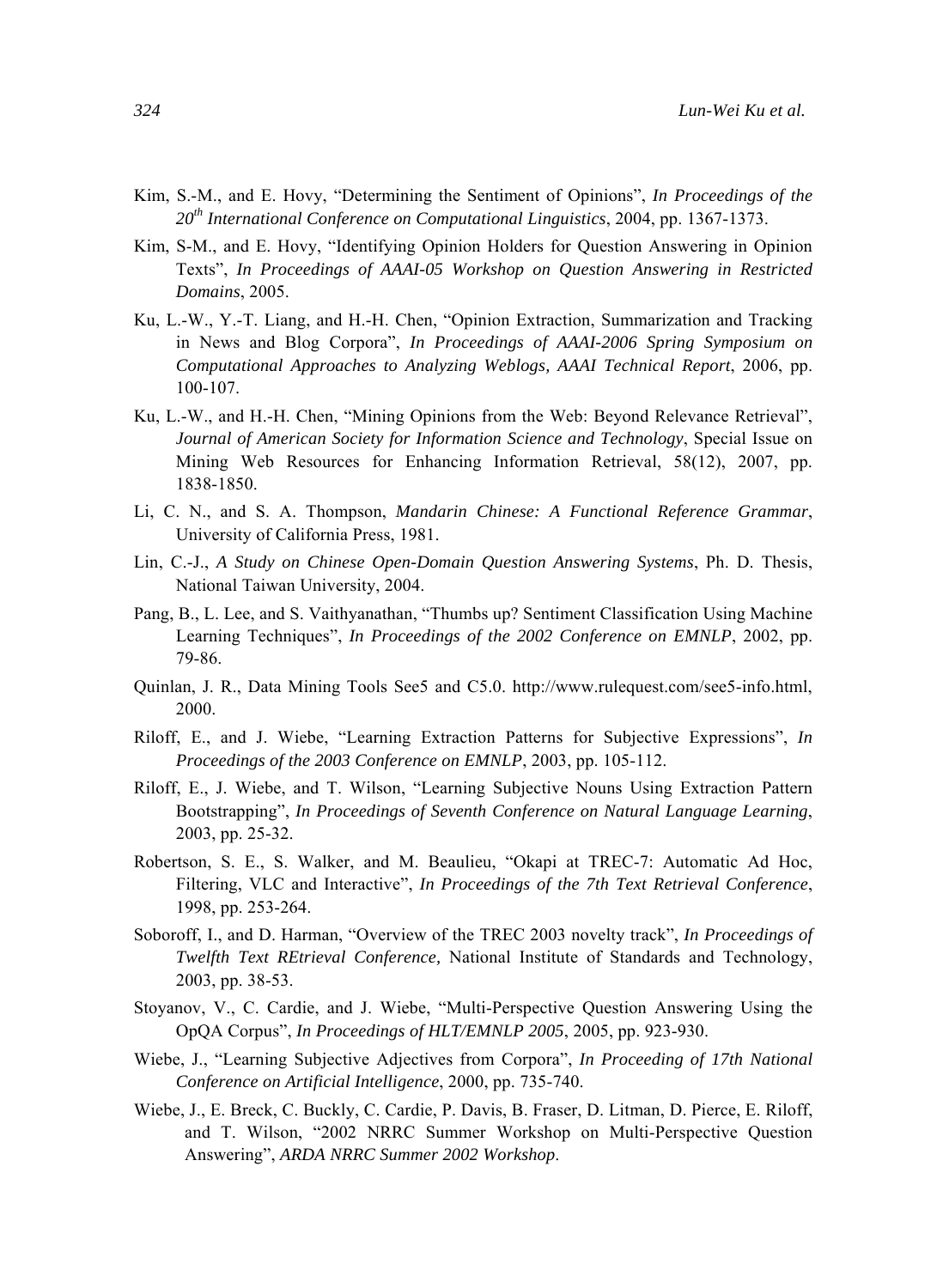- Wilson, T., J. Wiebe, and P. Hoffmann, "Recognizing Contextual Polarity in Phrase-Level Sentiment Analysis", In *Proceedings of HLT/EMNLP 2005*, 2005, pp. 347-354.
- Yu, H., and V. Hatzivassiloglou, "Towards Answering Opinion Questions: Separating Facts from Opinions and Identifying the Polarity of Opinion Sentences", In *Proceedings of HLT/EMNLP 2003*, 2003, pp. 129-136.